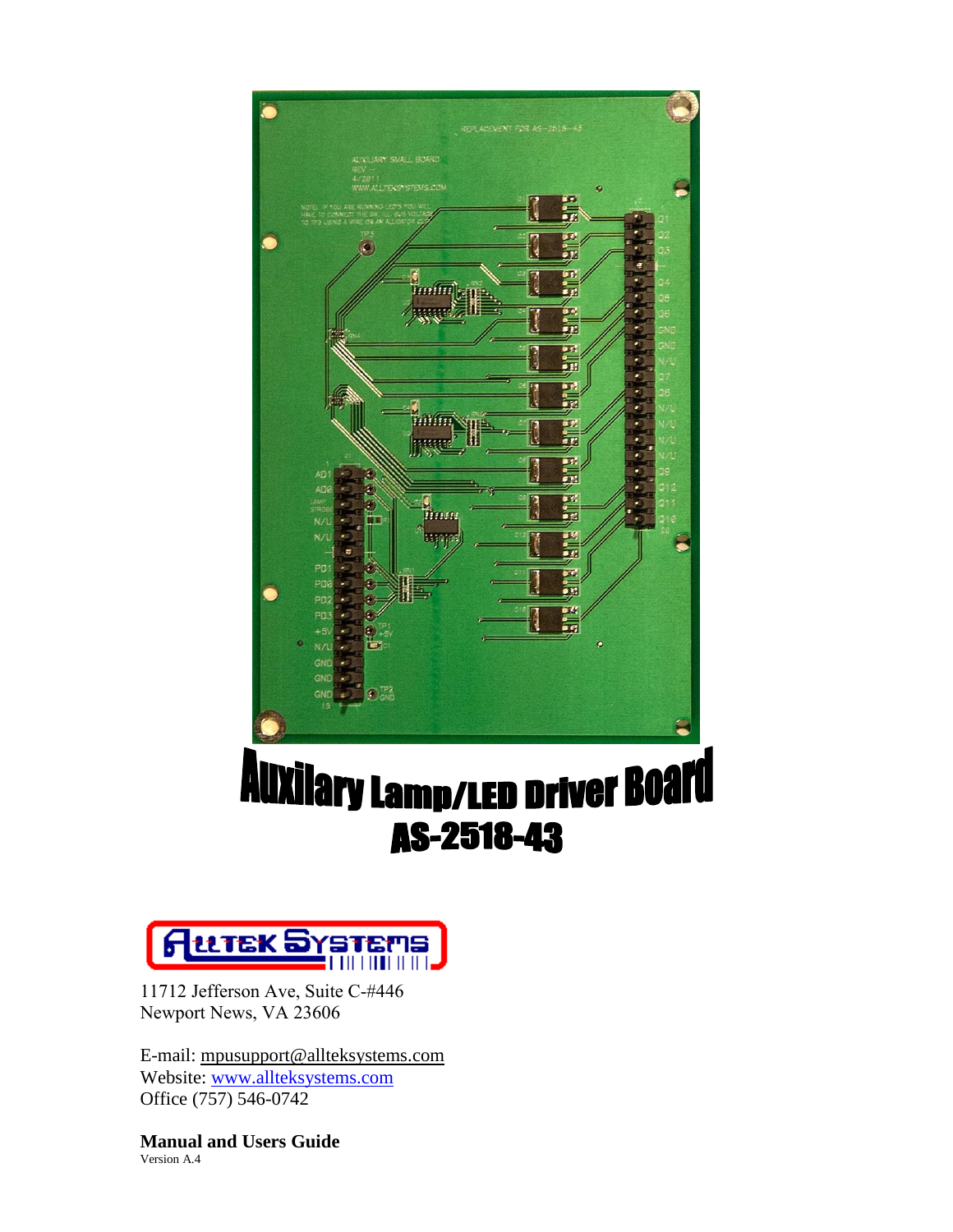## *Getting Started*

Thank you for purchasing The Auxiliary Lamp/LED Driver Board that replaces the AS-2518-43.

The Auxiliary Lamp/LED Driver Board includes a limited lifetime warranty. See the website for details if you need to send the board in for repair. Also don't forget to checkout our website for other great replacement board products.

The following instructions will allow you to have your pinball machine setup and ready to play quickly. If at any time you are unsure of how to proceed or have a question, STOP. We offer e-mail support at mp[usupport@allteksystems.com](mailto:support@allteksystems.com) with an ever improving technical support page on our website at [www.allteksystems.com.](http://www.allteksystems.com/)

## *Plugging in the Lamp/LED Driver Board*

Pull the new Lamp/LED Driver Board out of the anti-static bag and mount the board. Make sure you secure the board using the mounting screws. The orientation of the board could be different depending on your game. Plug in the connectors.

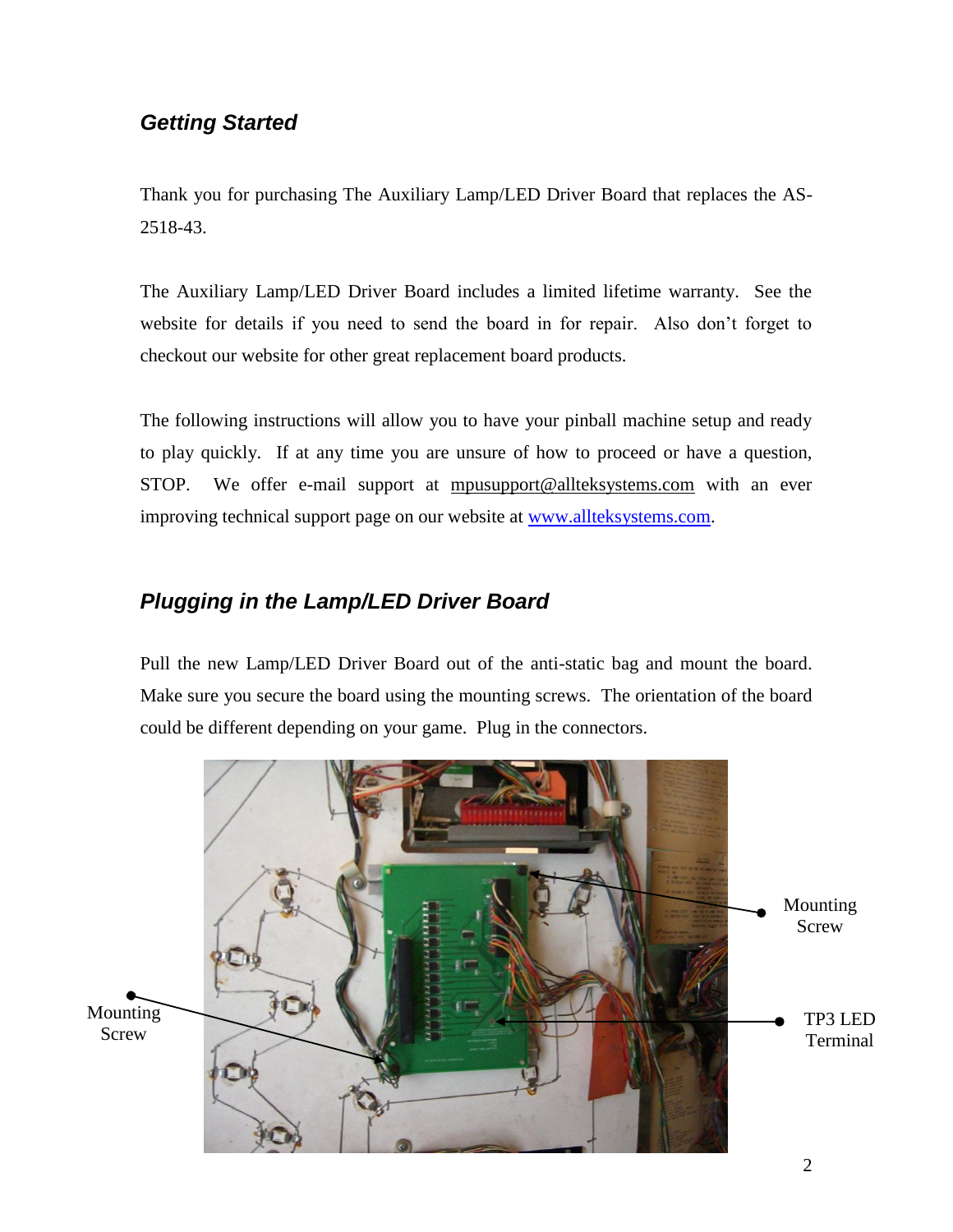Now the big decision, are you planning on using the new board to control lamps or LED's? If using the new board to drive original lamps then you can stop here. You're done. Turn on the game and have fun.

If using the new Auxiliary Lamp/LED Driver Board with the new style LED lights then let's get started. The problem with using LED's is they might flicker. The new board will cure the problem and is most likely the reason you purchased the board.

## *Getting Control LED power to your new Board*

Since you are using the new driver board for LED's we need to get power to correct the flickering problem. First, find TP3 on the new board. It's located in the lower left corner. Included in the new board packaging is a jumper. The side that has the terminal connector will get inserted on the TP3 pin but not at this time. We just want you to know where the wire will get connected.

At this point we need to connect the bare wire end and locate a control lamp on the back box. Let me give you some background on the two different types of lamp circuits. The two types of lamps are GI and control. The GI lamps are the lamps that are always on. A control lamp is exactly that, a lamp that is controlled by the lamp driver board. An example of a control lamp on the back box would be player 1-4 lamps or the tilt lamps. The easiest way to identify a control lamp on the back box is to put the game into self-test mode. Make sure your lamp driver board is connected up and turn on the game. Go ahead and push the self-test button located inside the game on the coin door. Just push the button once. The lamps should start flashing on and off. Identify one of the back box lamps that are flashing. This is a control lamp. Now that you have identified a control lamp you now need to attach the bare end of the jumper wire end. Find the back side of the lamp. Turn the game off again.

So looking at the lamp socket that you have identified, it should look like the picture below. Look for a fat solid color wire and a smaller striped wire. Take the wire that you